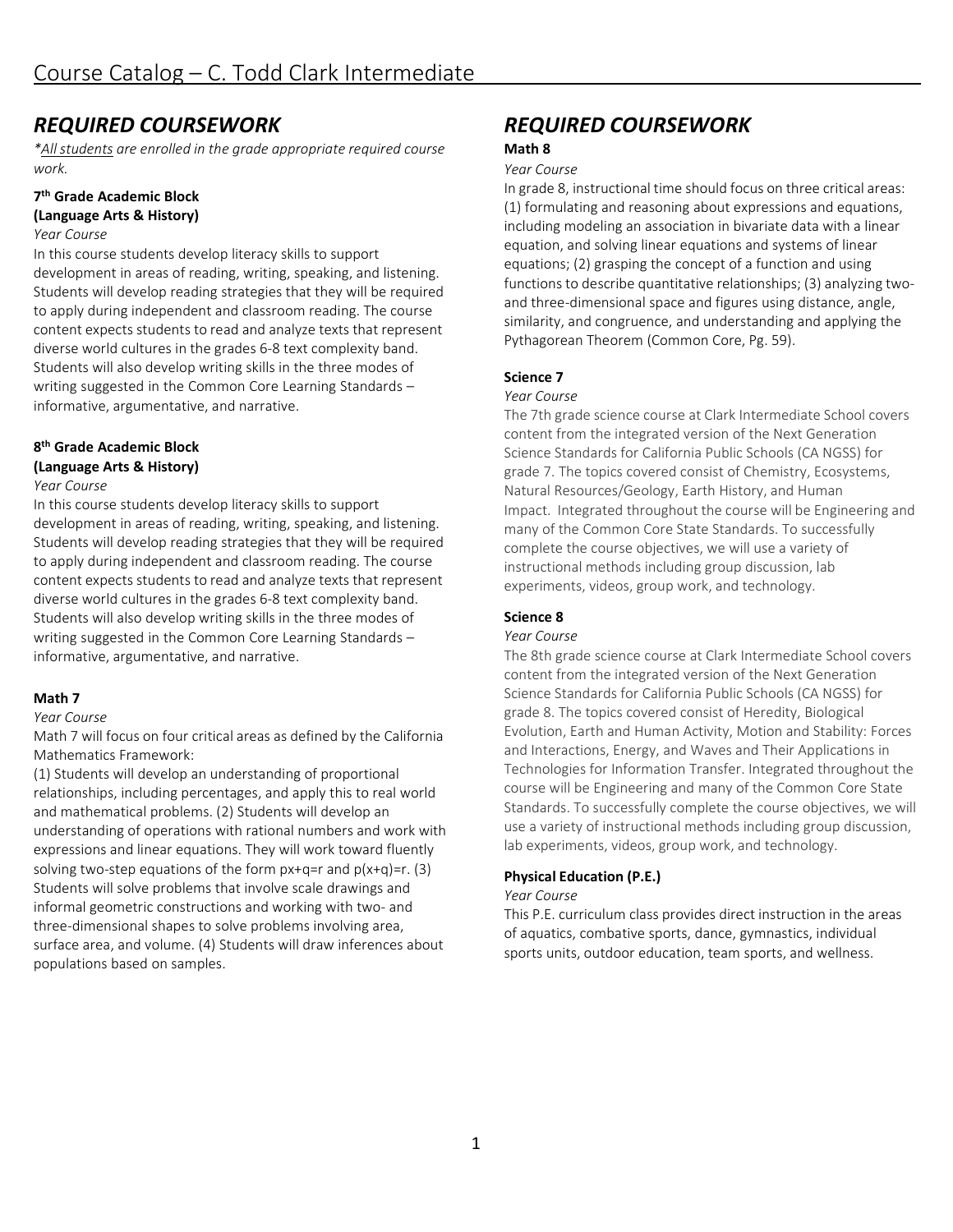# *INTERVENTION COURSEWORK*

# **Academic Seminar**

#### *Year/Semester Course*

Academic Seminar will provide a common curriculum for students who are in need of academic growth in order to achieve proficiency in Language Arts. Through this course, students will improve Language Arts scores with standards-based instruction, applied study skills strategies for academic success, and develop awareness of learning/growth by monitoring/charting progress.

# *HONORS COURSEWORK*

### **Advanced Math 7**

#### *Year Course*

This course is offered to students who anticipate taking advanced placement mathematics in high school. This course provides an opportunity for students to begin high school equivalent course work as a 7<sup>th</sup> grade student.

Prerequisite: Current grade, state test score, teacher recommendation, and score on the district math placement test.

#### **Advanced Math 8**

#### *Year Course*

This course is the equivalent of a  $1<sup>st</sup>$  year high school math course. Students will be studying concepts from the traditional course of Algebra 1 and Geometry. Students meeting requirements will be expected to enter Math 2 as a  $9<sup>th</sup>$  grade student.

Prerequisite: Must meet CUSD placement requirements. Student must have completed Advanced Math 7 with a minimum of an 85% average from both semesters to enroll in this course.

#### **Honors Science 7**

#### *Year Course*

This course is designed for the student with a special interest in science. This class is a more in depth approach to science. Group discussions, lab experiments, scientific writing, and individual and group projects will be utilized in the learning process. Prerequisite: Science test scores, ELA/Math state test scores, grades, and teacher recommendation. Students must maintain a "B" average in science to stay enrolled in the class.

#### **Honors Science 8**

#### *Year Course*

This course is designed for the student with a special interest in science. This class is a more in depth approach to science. Group discussions, lab experiments, scientific writing, and individual and group projects will be utilized in the learning process.

Prerequisite: Science test scores, ELA/Math state test scores, grades, and teacher recommendation. Students must maintain a "B" average in science to stay enrolled in the class.

# *HONORS COURSEWORK*

#### **Spanish I**

#### *Year Course*

Spanish 1 is an introduction to the language. Vocabulary and grammatical structures will be presented through thematic units with an emphasis on oral, listening, reading, and writing expressions. Students will develop an appreciation for Hispanic culture and its influence throughout the world. Students who complete this course with an 85% or higher and are passing AB, Math, and Science with A's and B's can go into Spanish II at Clovis High School as a 9<sup>th</sup> grade student.

Prerequisite: Students must have successfully completed Intro to Spanish, have a 3.5 GPA or above, and be recommended by Intro to Spanish teacher.

# *ELECTIVE COURSEWORK*

# **Advanced Art**

#### *Year Course*

This course is a study of drawing and sculpting principles that have already been introduced to students completing the Art/Drawing elective. Art History, Art Appreciation, as well as Studio Art will be studied extensively.

Prerequisite: Art teacher recommendation.

#### **Art**

#### *Semester Courses*

Art/drawing offers students the opportunity to learn to coordinate mind, hand, and eye as they create projects using various arts and crafts materials and media. Drawing, painting, design, sculpture, art principles, and other creative activities are explored during the semester.

#### **AVID**

(Advancement Via Individual Determination) *Year Course*

AVID is a seventh through twelfth grade program that prepares students in the academic middle for admission to a four-year college or university. The AVID elective supports students as they challenge themselves in more rigorous classes. Students are taught study skills, note taking, time management, writing and research skills, while being immersed in a college-going culture. The class also includes tutoring sessions that are led by college students and provide support for success in the academically rigorous curriculum. Additionally, the AVID class provides access to information about colleges and universities through fieldtrips, guest speakers, college tutors, scholarship opportunities and college admission requirement information. Prerequisite: *\*Application required*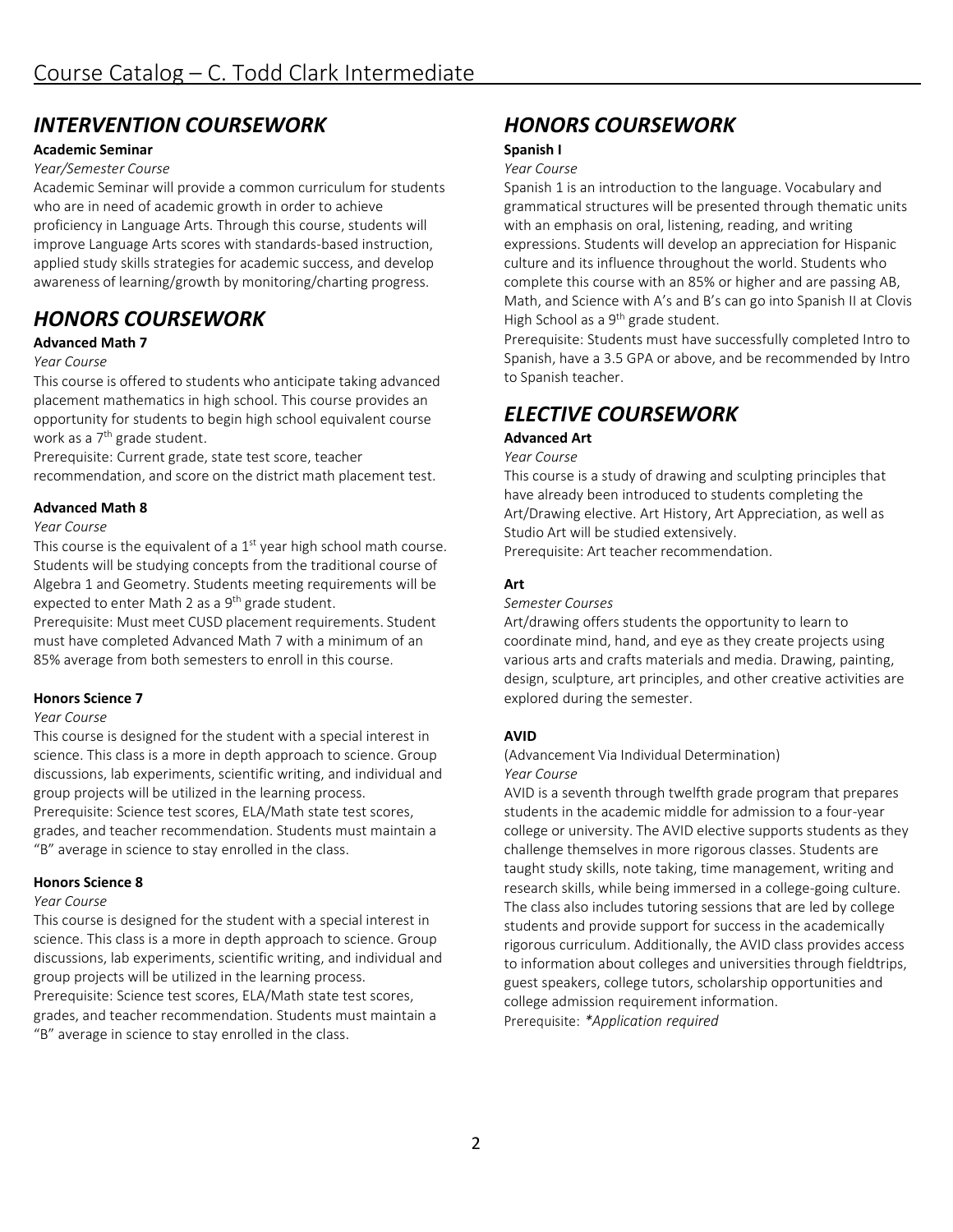# *ELECTIVE COURSEWORK*

# **Broadcasting**

#### *Year Course*

This course introduces students to basic audio and video technique, equipment, theory, and operation. Students will produce programs on television and the ITV systems. Enrollment is limited.

Prerequisite: 2.5 minimum GPA, and Teacher/Admin approval. *\*Application required*

#### **Collaborative Mentoring**

#### *Year Course*

This course is designed for the General Education student (Mentor) who desire to help others who have special needs. Mentor students will work one-on-one with a Special Education student in elective courses. Mentors will develop leadership skills, learn problem solving skills, and behavior management techniques. Mentor students will assist their partner with projects in their elective course.

Prerequisite: *\*Application required*

### **Computer Applications**

#### *Semester Courses*

This course provides an overview of microcomputer applications including, but not limited to, computer concepts, Microsoft Windows, Microsoft Office. The students will also have an introduction to several software applications. Students will create projects that include document formatting and spreadsheets, web pages, video production, desktop publishing, 2D and 3D digital design

#### **Computer Science Discoveries**

#### *Year Course*

Computer Science Discoveries (CS Discoveries) is an introductory computer science course that empowers students to create authentic artifacts and engage with computer science as a medium for creativity, communication, problem solving, and fun. In this course at Clark Intermediate students will develop entry level coding skills and hands on experience with Robotic Technology ranging from Intermediate to advance levels.

#### **Drawing**

#### *Semester Courses*

Art/drawing offers students the opportunity to learn to coordinate mind, hand, and eye as they create projects using various arts and crafts materials and media. Drawing, painting, design, sculpture, art principles, and other creative activities are explored during the semester.

### **Beginning Drama (BOTH 7th & 8th)**

#### *Semester Course*

A course for 7th or 8th grade students interested in trying theater for the first time. Students in this course will learn basic elements of theater such as: stage areas, theater history, and performance techniques. Students will complete projects surrounding the concepts being taught while becoming comfortable on stage and in front of an audience.

# **Advanced Drama 7 (7th Grade ONLY)**

#### *Year Course*

A class for 7th grade students who have been recommended by their elementary drama advisors; this course will introduce theater concepts at a more accelerated pace due to the students having had previous experience on stage. Students will broaden their knowledge of basic theater concepts, learn elements of theater history, and complete projects using concepts they are learning in the course.

Prerequisite: Drama Teacher Recommendation

### **Advanced Drama 8 (8th Grade ONLY)**

#### *Year Course*

A class for 8th grade students who have taken a drama course as a 7th grade student, this course will expand on concepts learned in previous drama classes. Students will focus on larger projects in areas such as: character development, theater history, and storytelling. Students in this class will also perform in a non-musical production that will take place over the course of 2-3 evenings. Prerequisite: Teacher Recommendation, and Beginning Drama or Drama I (1<sup>st</sup> year Drama)

#### **Exploring Technology**

#### *Semester Course*

Students will cover many aspects of technology through hands on project-based learning. Students will have the opportunity to build, program, and operate ROBOTS through advanced technology. In addition to the robotics component of this class students will learn about computer applications, build and launch rockets, create movies, build circuit boards, and have the opportunity to participate in the Clark Intermediate Pinewood Derby.

#### **Introduction to Education (8th Grade Only)**

#### *Year Course*

This course will assist students in exploring careers in education. The content includes, but is not limited to, the development of leadership skills; exploration of careers in the field of education; exploration of children's literature; thematic units; cooking within the classroom; reading buddies with young children; and horticultural within the classroom.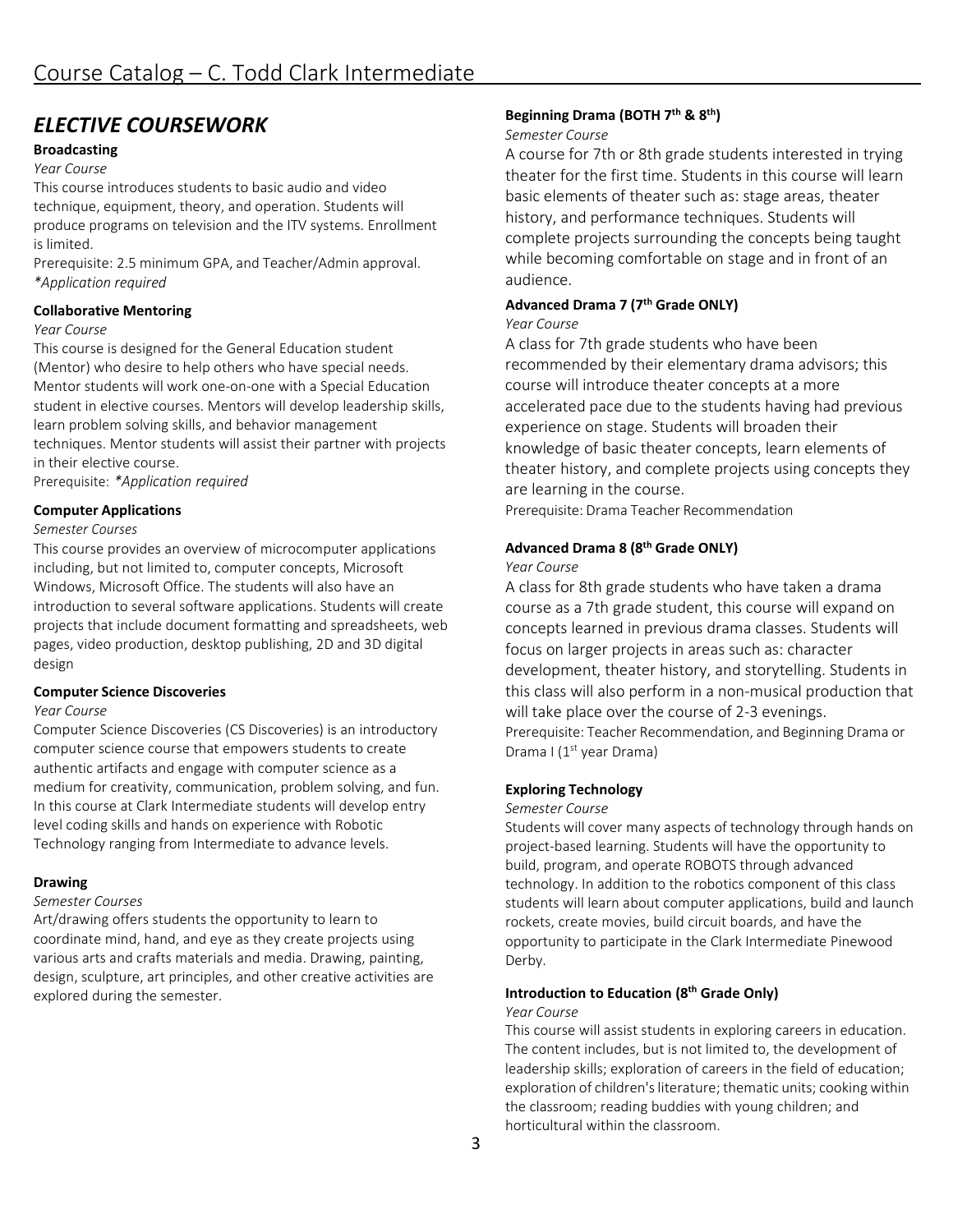# *ELECTIVE COURSEWORK*

# **Introduction to Spanish**

#### *Semester Course*

This is an introductory course to the Spanish language, Students will become proficient in simple directions, conversation and social pleasantries. Customs of the Spanish culture will also be explored.

### **School Service** (Formally Known as Leadership)

#### *Year Course*

School Service students will be participating in the planning and execution of a variety of projects. Setting up dances, rallies, painting signs and various school functions. Students will be involved in running school fundraisers. School Service students will be involved with civic activities at Clark and in the community. There will be cooperative learning activities and oral presentations. School Service students will develop the leadership skills that are relevant to junior high life.

Prerequisite: Completed application submitted, minimum grade point average of 3.0 required, and recommendation. *\*Application required*

# **Leadership (Positivity Project)**

#### Semester Course

Students in the Leadership (Positivity Project) course will learn the importance of the 24 character traits and empower them to build positive relationships. Through fun and collaboration teamwork students will engage in powerful lessons and leadership opportunities on campus.

# **Teen Living**

#### *Semester Course*

Home economic course for the 21<sup>st</sup> century. Teen living is a hands-on semester course introducing the main home economic areas. Units of study include nutrition, food preparation, selfesteem development, decision-making, money management, job skills, and clothing care.

# **Academic Assistant (Teacher's Assistant)**

#### *Semester Course*

Students enrolled in this course are assigned to a classroom teacher, administrative office, the nurse's office, or the library media center. Course work includes helping other students in various content areas and assisting in clerical tasks such as filing or using the computer.

Prerequisite: Must have no D's or F's

# **Woodworking**

# *Semester Course*

This course will provide students experience in woodworking knowledge and skills needed to produce small wood products. The beginning student will learn how to use hand tools and powerequipment in the class. Safety, project planning, design, and goodcraftsmanship are emphasized.

### **Yearbook**

#### *Year Course*

This course is open to students who are interested in working on the school yearbook. Students develop skills in layout design, story writing, editing, proofreading, advertising, and marketing. Prerequisite: Application, grade of A or B in language arts, approval of academic block or  $6<sup>th</sup>$  grade teacher. *\*Application & Interview required*

# CHOIR

**Please note:** If interested in choir please only put "Choir" on registration form. Director will audition and place students in appropriate choir.

# **Chamber Choir/Sotto Voce Choir**

#### *Year Course*

This is a premier performing group for girls and boys in the  $7<sup>th</sup>$  and 8<sup>th</sup> grade who have auditioned and possess a high level of vocal and musical skills, as well as good grades. Members of Chamber will be expected to maintain a "C" average. They perform choral literature of all styles and periods. Students will learn to read music at sight.

Prerequisite: Placement by Clark Choral Director.

# **Concert Choir**

#### *Year Course*

The Concert Choir is made up of girls who have a special interest in music and a strong aural awareness and are already skilled in part singing. This choir performs choral literature in 3 or 4 parts from all musical genres. Students will perform at school functions, festivals, and civic events. Singers are required to attend all extra rehearsals and be present at all performances. Prerequisite: Placement by the Clark Choral Director

# **Soprano & Alto Choir**

#### *Year Course*

This is a beginning level course offered to girls who have an interest in vocal music. It is designed to develop an appreciation and an understanding of musical styles from a variety of sources. Members will learn to understand musical symbols and perform them. Members will learn to sing music written in unison and 2 parts.

Prerequisite: Placement by the Clark Choral Director